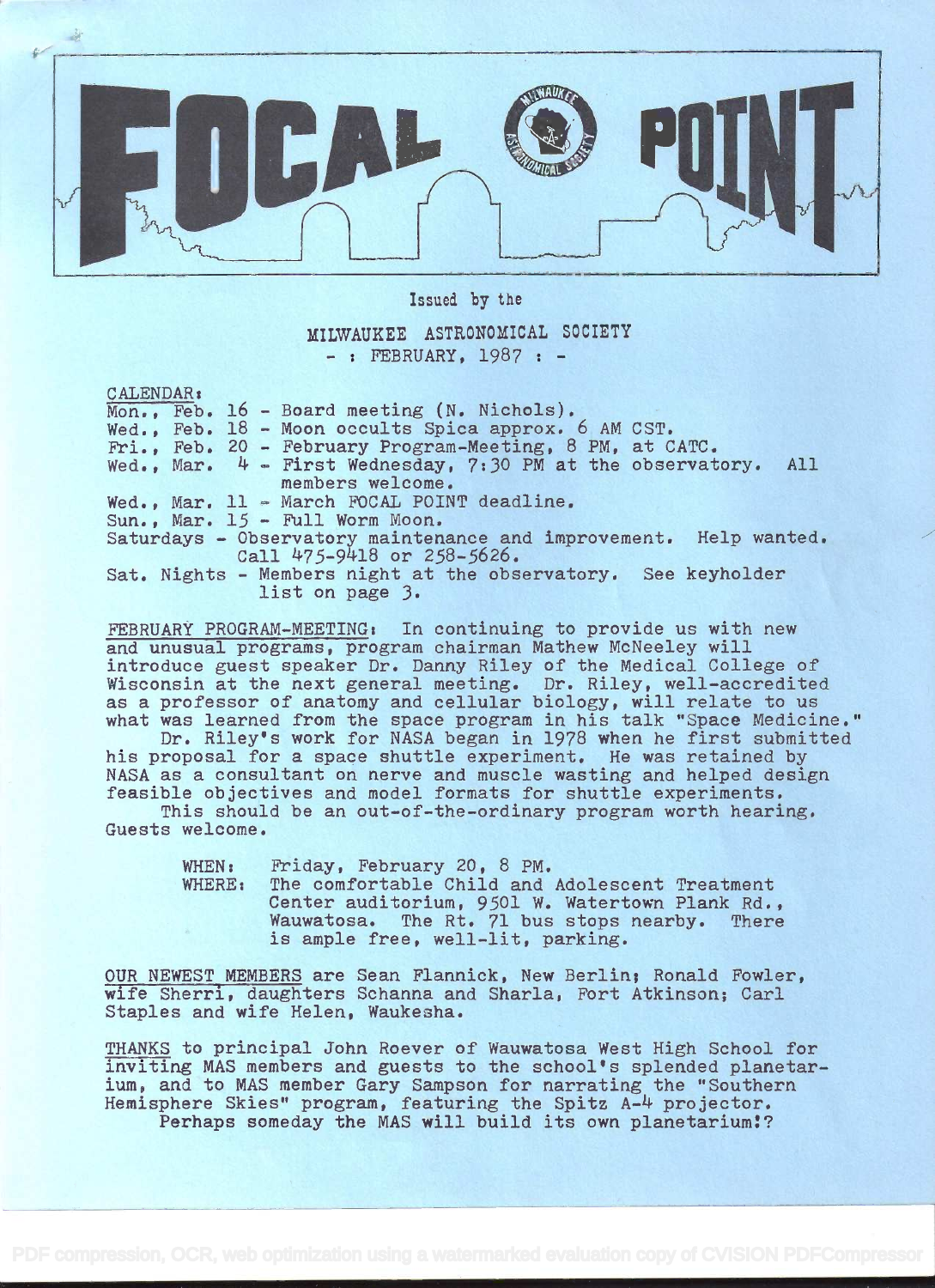OBSERVATORY NEWS: A favorable passage of the moon through the Pleiades  $(M45)$  will occur on the night of March  $4-5$ . Group viewing is being planned at the observatory. Gerry Samolyk  $(475-9418)$  can fill observers in on individual star occultations and other details. Should be a good show.

Dr. Wiesen, Meteor Club chairman (781-4757) is looking for meteor watchers. You can earn a certificate(s) for your efforts.

Make some video tapes of astronomical subjects for the MAS library, Beta or VHS. Your tape will be replaced. Sally Waraczynski (321-0918) is our librarian.

THE SCALE OF l-10 should be extended to rate the fascinating "Planet Earth" series now airing Monday nights on Channel 10 at 7 PM.

On a level with Dr. Sagan's "Cosmos," these programs explore and explain not only the nature of what makes up our planet and the sun, but offer some new looks at some of the worlds near us.

Some of the programs have been shown but the remainder of the series is well worth watching.

GASP! The Lehigh Valley Amateur Ast. Soc. has started a fund drive to build a 40-inch reflector of compound design along with an<br>observatory at its Pulpit Rock observatory near Allentown, PA. The observatory at its Pulpit Rock observatory near Allentown, PA. Society already has a completed 20-inch reflector.

The open tubed, equitorially mounted 'scope will weigh about 2 tons and be housed in a 28-foot square building capped by a 24-foot dome.

Ralph Schlegel who is spearheading the project estimates five years to completion.

The MAS also labored along this bumpy road but eventually our 26-inch saw first light: We send LVAAS our best wishes for early completion.

FOR SALE; Celestron Super Polaris C8 STARBRITE Schmidt-Cassegrain. telescope. Included are a hand held computer, all photo aceessories, three 2" eyepieces (13mm and 55mm Plossls, 35mm Konig), an  $1\frac{1}{4}$ " super wide 4.8mm Nagler eyepiece, and a Celestron illuminated reticle with moveable crosshairs.

Also included: A precision mount, an off-axis guider, an 11x80 spotter scope, an Olympus 0M-1 50mm camera with screen, and a 70 year old 4x5 camera (film available).

Price for all of the above equipment plus two padded carrying  $cases - $1,500.00.$ 

Please contact Mr. Dan Wolk at 5343 N. 37th Street, Milwaukee, 53209 or call 463-7798.

LIBRARY NOTES: Several new books have been added to the observatory library. Some books, magazines, atlases, and charts may be checked out, others are for reference at the library only. Sign out material using the note pad on the book shelf door. DO NOT USE THE LOG BOOK FOR SIGNOUT. Members have access to the library on Saturday nights by appointment with the keyholder or during First Wednesday gatherings. If you have any library material at home borrowed before the present note pad system, please notify Sally Waraczynski at 321-0918 in order to complete our inventory.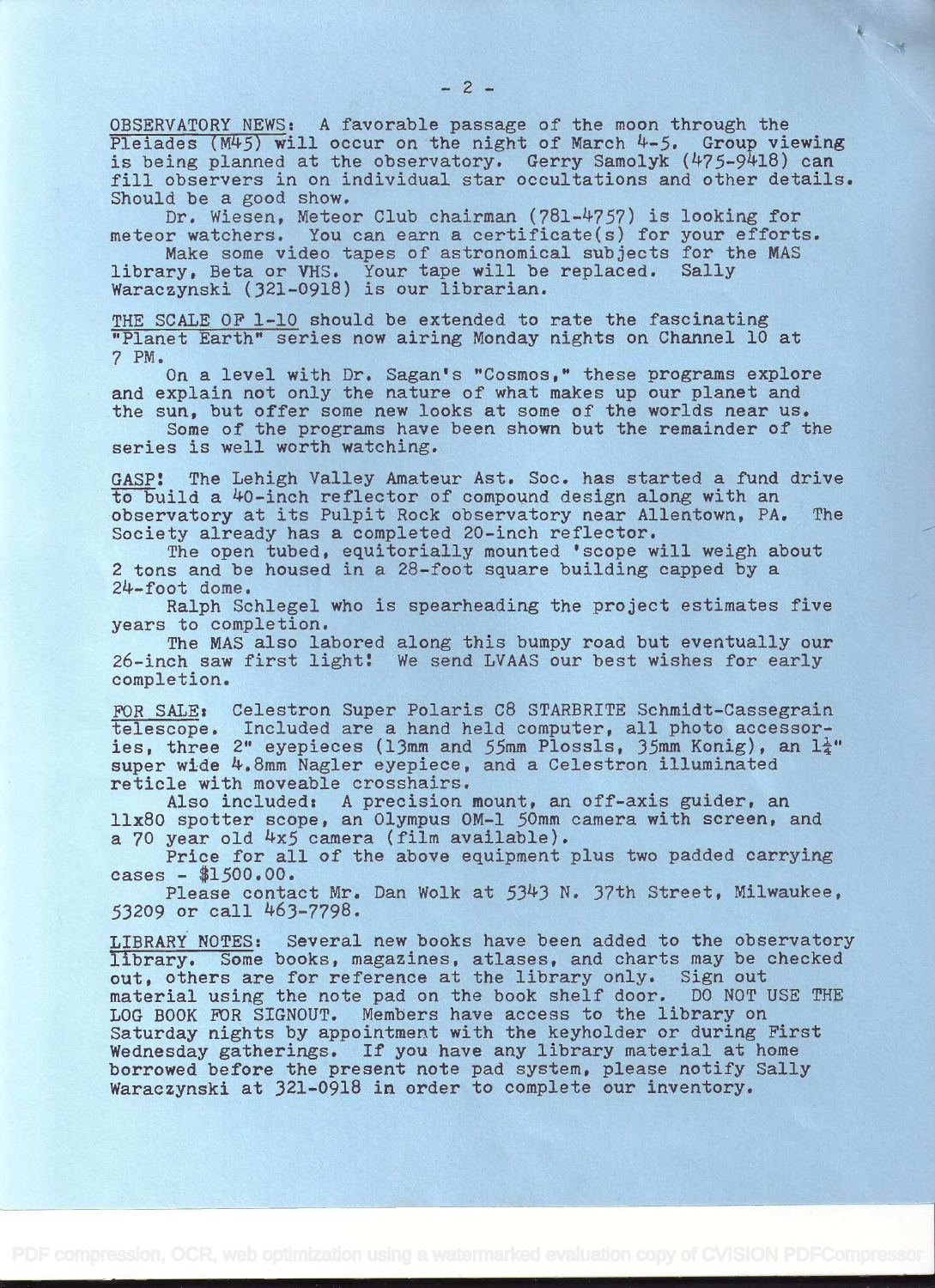"NORTHERN LIGHTS," the NCRAL newsletter all MAS members receive, has March 1 as its deadline for the March issue.

The publication not only is looking for newsworthy

astronomical items but also for a new editor! If you can help in either case, please contact Mr. J. H. Fox,

12+601 55th Street South, Afton, MN 55001,

MEMBERS NIGHT KEYHOLDERS:

|  |  | Feb. 14 - Dr. R. Wiesen 781-4757 Mar. 7 - P. Borchardt 445-1181 |              |  |  |                    |              |
|--|--|-----------------------------------------------------------------|--------------|--|--|--------------------|--------------|
|  |  | $21 - J$ . Asztalos                                             | $258 - 5626$ |  |  | $14 - W$ . Collins | $255 - 4169$ |
|  |  | $28 - H$ . Auchter                                              | $542 - 2158$ |  |  | $21 - G$ . Hall    | 786-8579     |

0

DIRECTORY:<br>Pres. - D. Koehler, 662-2987 Pres. - D. Koehler, 662-2987 V. P. - Dr. R. Wiesen, 781-4757 Sec. - Ms. K. Wesener, 961-8752 Treas. - J. Toeller, 352-7144 Obs. Dir. - G. Samolyk, 2+75-92+18 Asst.Obs.Dir. - J,Asztalos, 258-5626 Special Obs. Activities Scheduler - N. Nichols, 542-2055 Program Chairman - M. McNeeley, 354-5347 FOCAL POINT Ed.-L. Simandl, 2+201 W, Highland Blvd. ,Mil.,53208,933-3052 MAS Observatory - 18850 W. Observatory Rd., New Berlin - 542-9071

ALL SORTS OF THINGS AND WEATHER MUST BE TAKEN IN TOGETHER, TO MAKE UP A YEAR AND A SPHERE. (Ralph Waldo Emerson)

MARCH FOCAL POINT DEADLINE - WEDNESDAY, MARCH 11.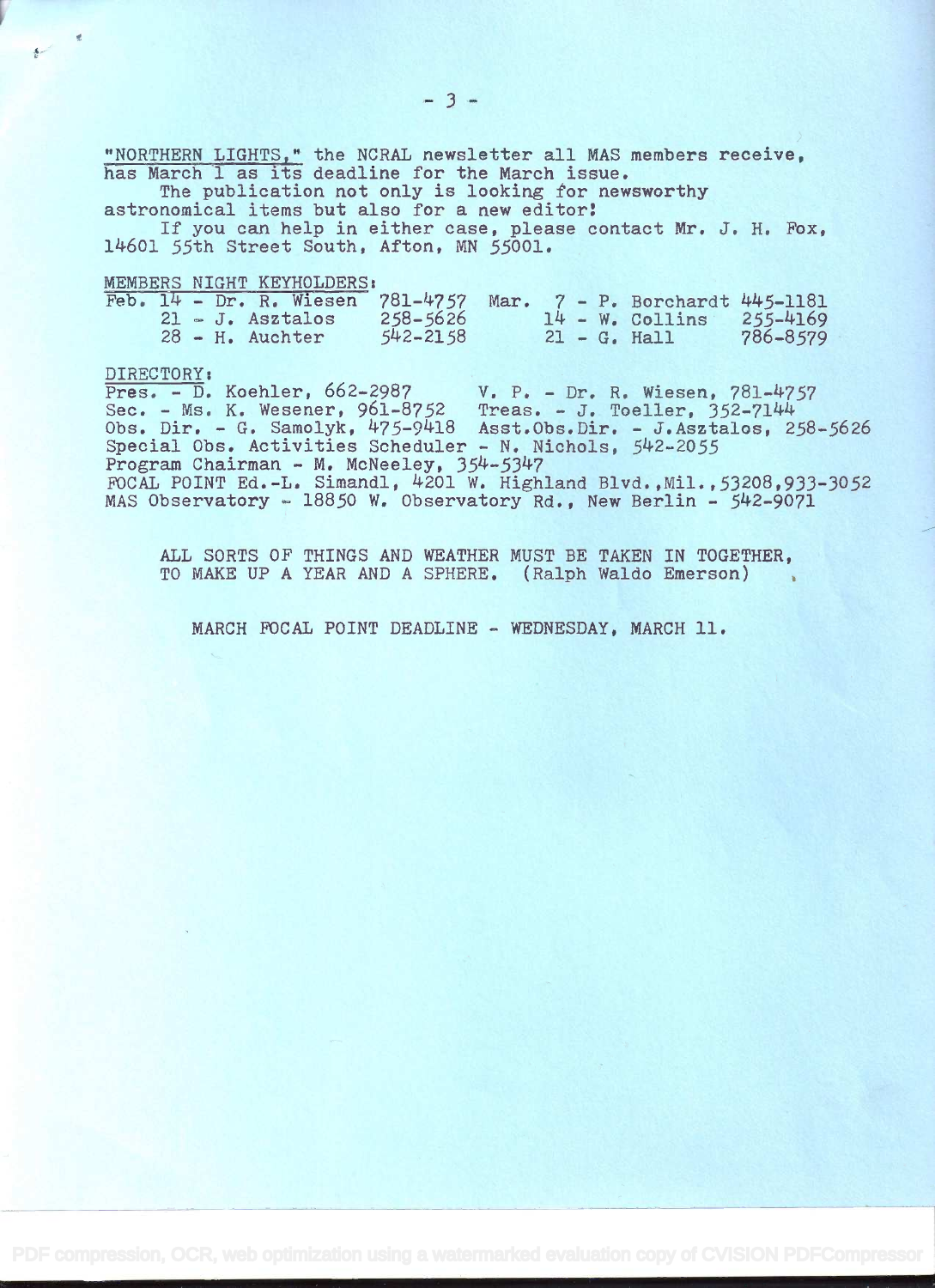# JOIN US FOR THE MILWAUKEE ASTRONOMICAL SOCIETY'S SPRING FIELD TRIP!!

WHAT? VISIT CHICAGO'S ADLER PLANETARIUM EXHIBITS AND SKY SHOW, FIELD MUSEUM OF NATURAL HISTORY, MUSEUM OF SCIENCE AND INDUSTRY, OR SHEDD AQUARIUM. THE TRIP IS OPEN TO ALL MEM8ERS OF THE MILWAUKEE, WEHR, AND NEVILLE MUSEUM ASTRONOMICAL SOCIETIES, THEIR FAMILIES AND FRIENDS.

WHEN? SATURDAY MARCH 26, 1967.

COST? \$9.25 PER PERSON, INCLUDES TRANSPORTATION BY WISCONSIN COACH LINES SUS AND A TICKET TO THE PLANETARIUMS SKY SHOW "YOU IN THE UNIVERSE" (OUR GROUP WILL HAVE A SPECIAL PRIVATE SHOW).

TIME? SUSES LEAVE MILWAUKEE FROM THE COLLEGE AVE. 'PARK-RIDE" LOT (JUST OFF l-94 EAST 2 MILES SOUTH OF THE I-94/894 JUNCTION NEAR THE AIRPORT) AT 8:05 A.M. SHARP, AND RETURN THERE 6V 7:30 P.M. OUR GROUP WILL ARRIVE IN CHICAGO AT THE PLANETARIUM BY 10:00 A.M. THE SKY SHOW IS AT 12:00 NOON. THE OTHER MUSEUM TOURS TAKE PLACE AFTER 1:15 P.M UNTIL 5:00 P.M. WE DEPART CHICAGO ABOUT 5:15 P.M. TRANSPORTATION WILL 8E PROVIDED FOR ALL OTHER MUSEUM TOURS IF DESIRED. SEE ITINERARY WHICH FOLLOWS FOR EXACT DETAILS.

RESERVATION DEADLINE? RESERVATION AND PAYMENT FORM (ENCLOSED) MUST BE RECEIVED BY MARCH 14, 1987 (FOR MAS MEMEBERS) OR BY MARCH 7, 1987 FOR MEMBERS OF OTHER PARTICIPATING GROUPS TO INSURE ACCOMODATION.

MEALS? THE MAS WILL NOT PROVIDE ANY FOOD OR 6EVERAGES ON THE SUSES, HOWEVER FOOD AND/OR DRINKS (BOTTLES OR CANS ONLY, INCLUDING ALCOHOL) ARE ALLOWED WHILE IN TRANSIT. YOU MAY EAT ON YOUR OWN AT THE PLANETARIUM'S SNACK BAR, THE FIELD MUSEUM'S MACDONALD'S, OR BRING YOUR OWN "BROWN BAG".

QUESTIONS? CONTACT DAN KOEHLER AT 414-662-2967 WEEKDAYS AFTER 6:00 P.M. OR ANYTIME ON WEEKENDS.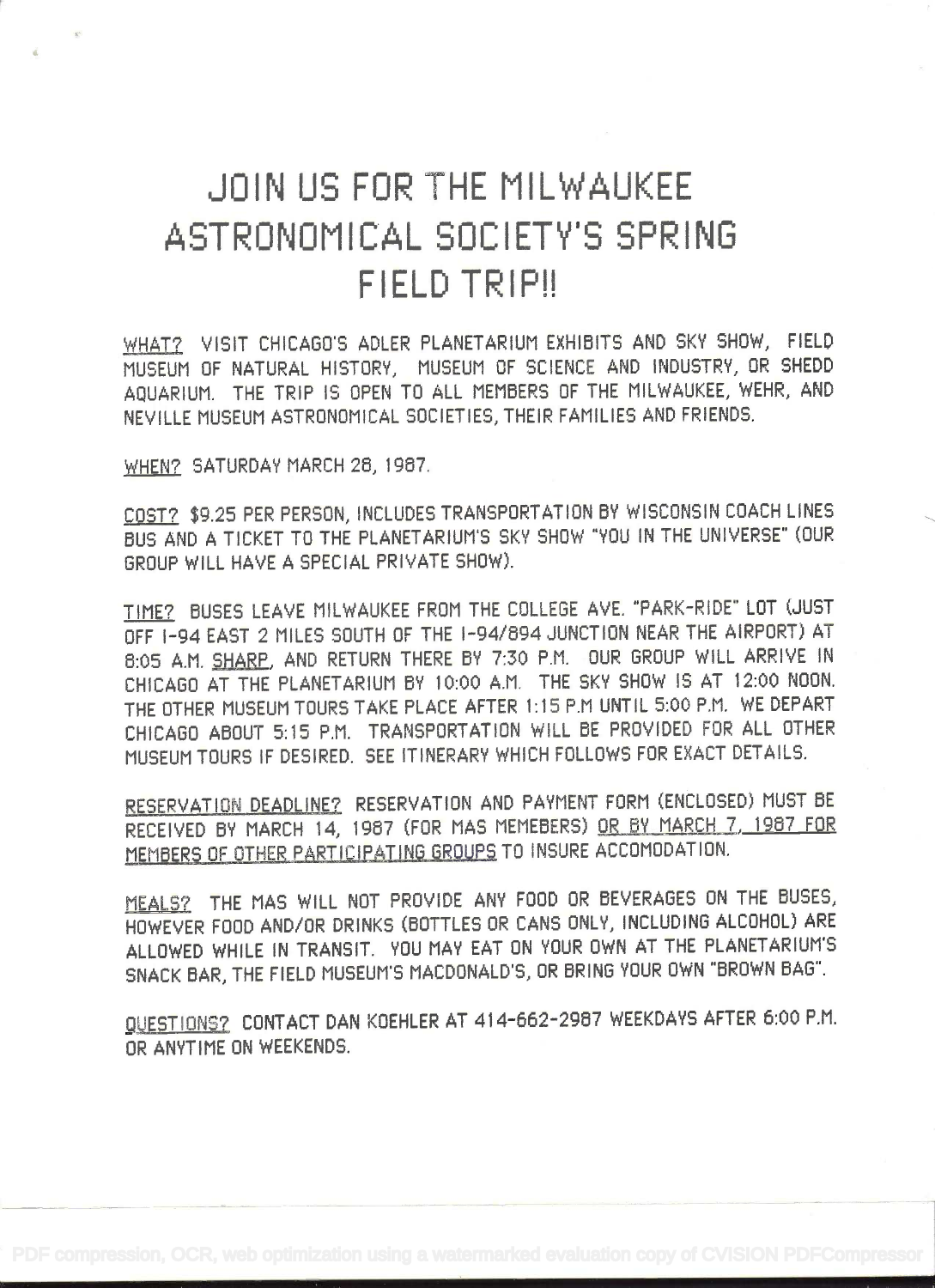## ITINERARY FOR THE MILWAUKEE ASTRONOMICAL SOCIETY'S SPRING FIELD TRIP MARCH 28, 1987

- BOARD BUSES AT COLLEGE AVE. PARK-RIDE LOT  $7:45 - 8:05$  A.M.
- TRAYEL TO CHICAGO  $8:05 - 10:00 A.M.$
- TOUR ADLER PLANETARIUM AND LUNCH  $10:00 - 12:00 P.M.$
- ADLER SKY SHOW "YOU IN THE UNIVERSE"  $12:00 - 1:00$  P.M.
- I BUS LEAYES PLANETARIUM FOR MUSEUM OF  $1:15$  P.M. SCIENCE AND INDUSTRY, AND ARRIVES ABOUT 1:30 P.M. IT DEPARTS (TO REJOIN THE GROUP AT THE FIELD MUSEUM) AT 4:45 P.M.
- 1 BUS LEAVES PLANETARIUM FOR A STOP AT THE  $1:15$  P.M. SHEDD AQUARIUM, THEN TRAYELS ON TO THE **FIELD MUSEUM.**

333YOU MAY STAY AT THE PLANETARIUM FOR AS LONG AS YOU WISH (IT CLOSES AT 5:00 P.M.) HOWEYER YOU MUST REJOIN THE GROUP FOR THE RETURN TRIP TO MILWAUKEE BY 5:00 P.M. AT THE FIELD **MUSUEM###** 

- THE FIELD MUSEUM AND SHEDD AQUARIUM 5:00 P.M. **CLOSE**.
- $5:00 5:15$  P.M. GROUP REASSEMBLES FOR DEPARTURE.
- **RETURN TRIP TO MILWAUKEE.**  $5:15 - 7:15$  P.M.

#### MUSEUM ADMISSION PRICES

Museum of Science and Industry: General Admission is FREE, special exhibits of the coal mine, submarine, and space program are \$1.50/Adult and \$1.25/Child 6-17.

Field Museum of Natural History: \$2.00/Adult, \$1.00/Child 6-17, \$1.00/Student, \$.50/Seniors (65+), Teachers are FREE, Maximum Family Charge is \$4.00 for Parents and Children under 18.

Shedd Aguarium: \$2.00/Adult, \$1.00/Child 6-17, \$.50/Seniors (65+). Main Tank Feedings are at 11:00 a.m., 2:00 and 3:00 m.m.